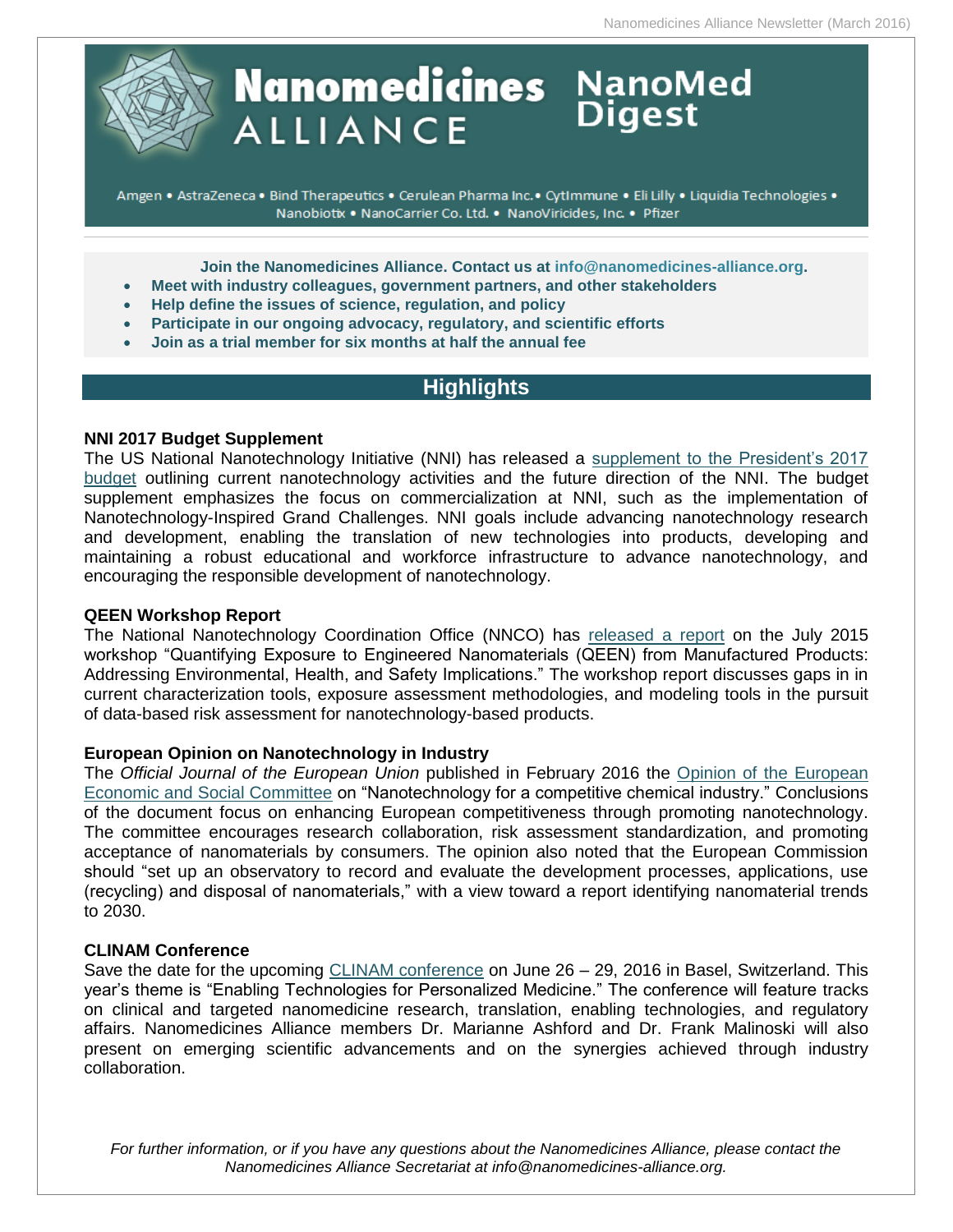# **Reviews and Other Publications of Interest**

**[CRLX101 nanoparticles localize in human tumors](http://www.pnas.org/content/113/14/3850)  [and not in adjacent, nonneoplastic tissue after](http://www.pnas.org/content/113/14/3850)  [intravenous dosing](http://www.pnas.org/content/113/14/3850)**. Proceedings of the National Academy of Sciences, Vol. 113, No. 14, April 2016. Andrew J. Clark, Devin T. Wiley, Jonathan E. Zuckerman, Paul Webster, Joseph Chao, James Lin, Yun Yen, Mark E. Davis.

### **[Engineered Protein Polymer-Gold Nanoparticle](http://www.omicsonline.org/open-access/engineered-protein-polymergold-nanoparticle-hybrid-materials-for-smallmolecule-delivery-2157-7439-1000356.php?aid=68980)  [Hybrid Materials for Small Molecule Delivery](http://www.omicsonline.org/open-access/engineered-protein-polymergold-nanoparticle-hybrid-materials-for-smallmolecule-delivery-2157-7439-1000356.php?aid=68980)**.

Journal of Nanomedicine and Nanotechnology, February 2016. Min Dai, Frezzo JA, Sharma E, Chen R, Singh N, Yuvienco C, Caglar E, Xiao S, Saxena A, Montclare JK.

**[Reporter nanoparticle that monitors its anticancer](http://www.pnas.org/content/113/15/E2104)** 

**[efficacy in real time](http://www.pnas.org/content/113/15/E2104)**. Proceedings of the National Academy of Sciences, Vol. 113, No. 15, April 2016. Ashish Kulkarni, Poornima Rao, Siva Natarajan, Aaron Goldman, Venkata S. Sabbisetti, Yashika Khater, Navya Korimerla, Vineethkrishna Chandrasekar, Raghunath A. Mashelkar, Shiladitya Sengupta.

# **[Extreme sensitivity biosensing platform based on](http://www.nature.com/nmat/journal/vaop/ncurrent/full/nmat4609.html)**

**[hyperbolic metamaterials](http://www.nature.com/nmat/journal/vaop/ncurrent/full/nmat4609.html)**. Nature Materials, March 2016. Kandammathe Valiyaveedu Sreekanth, Yunus Alapan, Mohamed ElKabbash, Efe Ilker, Michael Hinczewski, Umut A. Gurkan, Antonio De Luca, Giuseppe Strangi.

### **[Quantitative super-resolution imaging with](http://www.nature.com/nmeth/journal/vaop/ncurrent/full/nmeth.3804.html)**

**[qPAINT](http://www.nature.com/nmeth/journal/vaop/ncurrent/full/nmeth.3804.html)**. Nature Methods, March 2016. Ralf Jungmann, Maier S Avendaño, Mingjie Dai, Johannes B Woehrstein, Sarit S Agasti, Zachary Feiger, Avital Rodal, Peng Yin.

**[Synergistic Photothermal and Antibiotic Killing of](http://pubs.acs.org/doi/abs/10.1021/acsinfecdis.5b00117)  [Biofilm-Associated Staphylococcus aureus Using](http://pubs.acs.org/doi/abs/10.1021/acsinfecdis.5b00117)  [Targeted Antibiotic-Loaded Gold Nanoconstructs](http://pubs.acs.org/doi/abs/10.1021/acsinfecdis.5b00117)**. ACS Infectious Diseases, Vol. 2, No. 4, pp. 241 – 250, February 2016. Daniel G. Meeker, Samir V. Jenkins, Emily K. Miller, Karen E. Beenken, Allister J. Loughran, Amy Powless, Timothy J. Muldoon, Ekaterina I. Galanzha, Vladimir P. Zharov, Mark S. Smeltzer, Jingyi Chen.

#### **[Enhanced Cancer Immunotherapy by Microneedle](http://pubs.acs.org/doi/abs/10.1021/acs.nanolett.5b05030)  [Patch-Assisted Delivery of Anti-PD1 Antibody](http://pubs.acs.org/doi/abs/10.1021/acs.nanolett.5b05030)**.

Nano Letters, Vol. 16, No. 4, pp. 2334 – 2340, March 2016. Chao Wang, Yanqi Ye, Gabrielle M. Hochu, Hasan Sadeghifar, Zhen Gu.

#### **[Self-assembly of size-controlled liposomes on](http://www.nature.com/nchem/journal/vaop/ncurrent/full/nchem.2472.html)**

**[DNA nanotemplates](http://www.nature.com/nchem/journal/vaop/ncurrent/full/nchem.2472.html)**. Nature Chemistry, March 2016. Yang Yang, Jing Wang, Hideki Shigematsu, Weiming Xu, William M. Shih, James E. Rothman, Chenxiang Lin.

## **[Inactivation of GDP-fucose transporter gene](http://onlinelibrary.wiley.com/doi/10.1002/biot.201500331/abstract?systemMessage=Subscribe+and+renew+is+currently+unavailable+online.+Please+contact+customer+care+to+place+an+order%3A++http%3A%2F%2Folabout.wiley.com%2FWileyCDA%2FSection%2Fid-397203.html++.Apologies+for+the+inconvenience.)  [\(Slc35c1\) in CHO cells by ZFNs, TALENs and](http://onlinelibrary.wiley.com/doi/10.1002/biot.201500331/abstract?systemMessage=Subscribe+and+renew+is+currently+unavailable+online.+Please+contact+customer+care+to+place+an+order%3A++http%3A%2F%2Folabout.wiley.com%2FWileyCDA%2FSection%2Fid-397203.html++.Apologies+for+the+inconvenience.)  [CRISPR-Cas9 for production of fucose-free](http://onlinelibrary.wiley.com/doi/10.1002/biot.201500331/abstract?systemMessage=Subscribe+and+renew+is+currently+unavailable+online.+Please+contact+customer+care+to+place+an+order%3A++http%3A%2F%2Folabout.wiley.com%2FWileyCDA%2FSection%2Fid-397203.html++.Apologies+for+the+inconvenience.)  [antibodies](http://onlinelibrary.wiley.com/doi/10.1002/biot.201500331/abstract?systemMessage=Subscribe+and+renew+is+currently+unavailable+online.+Please+contact+customer+care+to+place+an+order%3A++http%3A%2F%2Folabout.wiley.com%2FWileyCDA%2FSection%2Fid-397203.html++.Apologies+for+the+inconvenience.)**. Biotechnology Journal, Vol. 11, Issue 3, pp. 399 – 414, March 2016.

**[Genetic circuit design automation](http://science.sciencemag.org/content/352/6281/aac7341)**. Science, Vol. 352, Issue 6281, April 2016. Alec A. K. Nielsen, Bryan S. Der, Jonghyeon Shin, Prashant Vaidyanathan, Vanya Paralanov, Elizabeth A. Strychalski, David Ross, Douglas Densmore, Christopher A. Voigt.

**[Integrated in vivo and in vitro nascent chain](http://www.pnas.org/content/113/7/E829)  [profiling reveals widespread translational pausing](http://www.pnas.org/content/113/7/E829)**. Proceedings of the National Academy of Sciences, Vol. 113, No. 7, February 2016. Yuhei Chadani, Tatsuya Niwa, Shinobu Chiba, Hideki Taguchi, Koreaki Ito.

# **Conferences and Workshops**

# **[Bionanomaterials Conference,](http://www.zingconferences.com/conferences/6th-zing-bionanomaterials-conference/) 8 – 11 May 2016,**

# **Varna, Bulgaria**

**Synthesis Characterization Toxicity Therapeutics** 

# **[NanoDiode Workshop,](http://www.nanodiode.eu/activities/nanodiode-working-conference/) 31 May 2016, Brussels, Belgium**

Stakeholder engagement

# **[International Nanotechnology Congress,](http://www.nanotoxcongress.net/index.html) 1 – 4**

**June 2016, Boston, MA** Regulatory landscape Biomedical applications

### **[Nano in Bio 2016,](http://nanoinbio2016.sciencesconf.org/) 31 May – 5 June 2016, Le Gosier, French West Indies**

 Biosensors & nanobioelectronics Bio-inspired materials & drug delivery Nanobiomechanics & nanomedicine Tissue engineering & regenerative medicine Nanotechnologies & biomedical applications

*For further information, or if you have any questions about the Nanomedicines Alliance, please contact the Nanomedicines Alliance Secretariat at info@nanomedicines-alliance.org.*